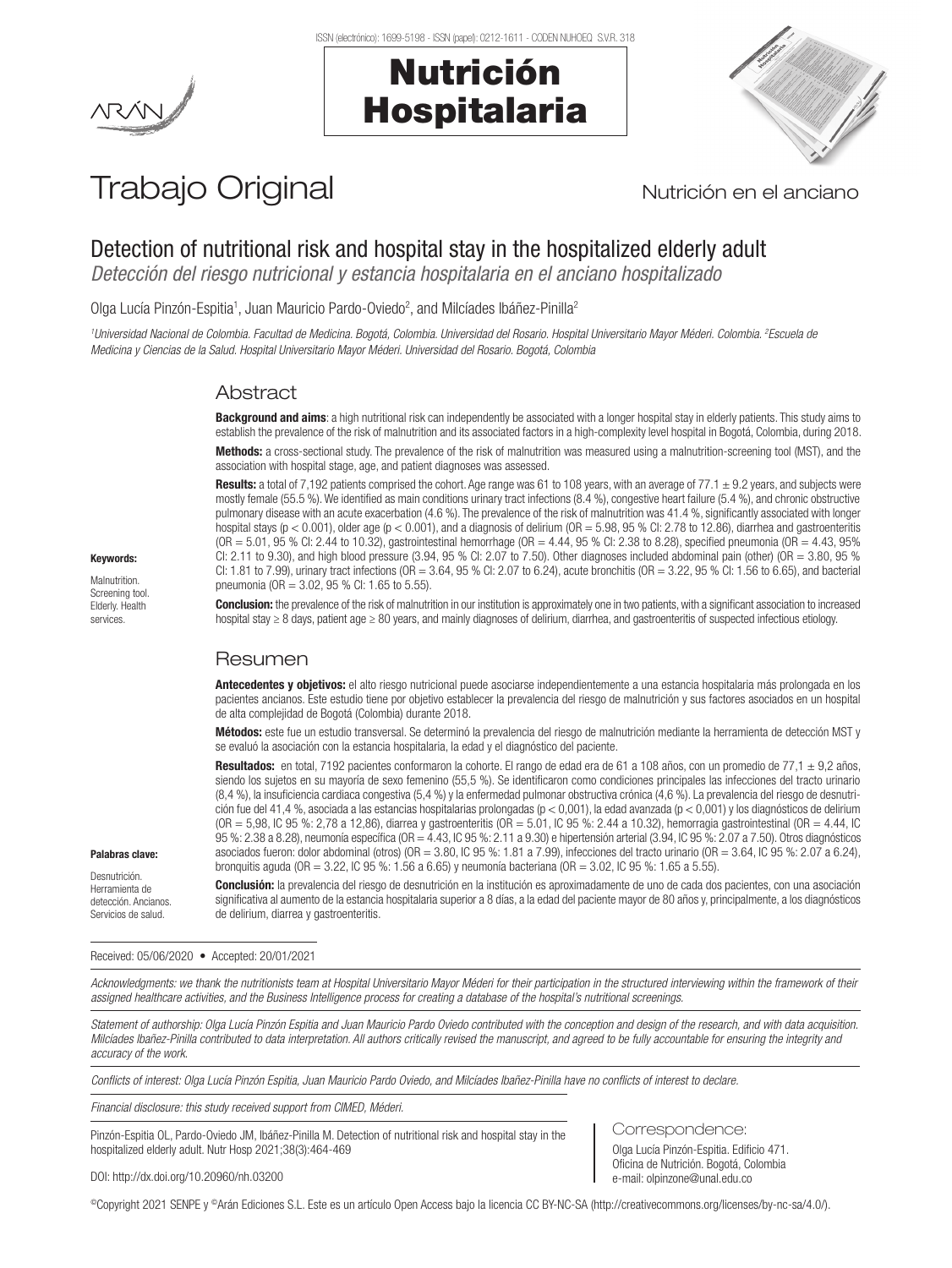#### **INTRODUCTION**

The identification of nutritional risk in elder patients is becoming more and more important, considering that a high nutritional risk may independently be associated with a longer hospital stay (1).

Since 1999, Ferguson et al. (2) developed a Malnutrition Screening Tool – MST – in acute hospitalized adult patients in order to identify patients at high nutritional risk and requiring nutritional therapy. The assessment of such tool included 408 patients admitted to an Australian hospital, excluding pediatric, maternity, and psychiatric patients. The study's target population was asked two questions related to appetite and recent, involuntary weight loss, showing a reliability between 93 % and 97 % for the high malnutrition-screening tool amongst evaluators.

After the application of nutritional screening tools in hospitalized populations of older adults, a prevalence between 15 % and 60 % (3-5) has been reported in the literature. In a study carried out by Stratton et al. (6), 150 patients of advanced age who were consecutively admitted to a health institution were prospectively evaluated. These patients underwent nutritional screening using the MUST tool, and 58 % of the study's target population was found to be at risk for malnutrition; these individuals showed a greater rate of in-hospital mortality, as well as longer hospital stays when compared to those other patients who were identified as at low risk. A similar finding was reported by Matins et al. (1), whose investigation in older adult patients classified as malnourished using the NRS-2002 screening tool found that their subjects had a greater risk of a longer stay  $(> 8$  days).

Recently, nutritional screening tools have been articulated and added to electronic medical records, showing evidence that implementation of an electronic-format tool for detecting malnutrition improves the knowledge, approachability, and practice of the healthcare staff in hospitals. This creates interactions in multidisciplinary nutritional care and, therefore, results in timely referral to specialized nutritional management (7).

As a result, the use of a nutritional risk detection tool has a short-term, positive effect on the quality of a hospital's nutritional care process, since detection of the risk of malnutrition represents a crucial starting point for the successful management of malnourished patients. Eglseer et al. (8) suggest the importance of joining efforts in order to sustainably maintain the performance of nutritional screening, reinforcing a positive standpoint, designating motivated "key opinion leaders", and ensuring the consented support from the management within the framework of comprehensive healthcare.

Given the importance of the topic and the implications for clinical practice and the health of older adult patients, the objective of our research was to establish the prevalence of the risk of malnutrition in the patient population of a high-complexity level hospital, together with its associated factors.

#### MATERIALS AND METHODS

#### STUDY DESIGN AND PARTICIPANTS

This was a cross-sectional study where the prevalence of nutritional risk and associated factors was determined. Patients were included of both sexes, aged  $\geq 60$  years, hospitalized during the first 24 hours of being admitted to the emergency observation area of a high-complexity level healthcare services provider institution in Colombia from January 1 to December 31, 2018. Patients without a nutritional risk measurement were excluded.

#### DATA COLLECTION

The nutritional risk calculation tool applied in this investigation was developed by Fergusson et al., and is known by the acronym MST (Table I). For this tool, the authors reported a high reliability (between 93 % and 97 %), this also being a fast, simple-to-apply tool with an application time at the institution averaging five minutes per patient (2).

Nutritional screening was carried out in patients who complied with the inclusion criteria. Two registered dietitians/nutritionists carried out a structured interview and a nutritional risk evaluation.

The information was plotted in an Excel (version 2013) database. Data filtering was carried out using simple frequencies and crossing variables. Information was processed by the SPSS statistical package, version 25.0.

| <b>Malnutrition Screening Tool (MST)*</b>                           |   |  |  |
|---------------------------------------------------------------------|---|--|--|
| Have you recently lost weight without trying?                       |   |  |  |
| No                                                                  | 0 |  |  |
| Yes                                                                 | 1 |  |  |
| Unsure                                                              | 2 |  |  |
| If the answer is yes, how much weight (kilograms)<br>have you lost? |   |  |  |
| $1 - 5$                                                             | 1 |  |  |
| $6 - 10$                                                            | 2 |  |  |
| $11 - 15$                                                           | 3 |  |  |
| >15                                                                 | 4 |  |  |
| Unsure                                                              | 2 |  |  |
| Have you been eating poorly due to loss of appetite?                |   |  |  |
| N <sub>0</sub>                                                      | 0 |  |  |
| Yes                                                                 | 1 |  |  |
| Total                                                               |   |  |  |

Table I. Malnutrition Screening Tool

*\*Score ≥ 2 = patients at risk of malnutrition.* 

*Source: Ferguson M, Capra S, Bauer J, Banks M. Development of a valid and reliable malnutrition screening tool for adult acute hospital patients. Nutrition 1999;15(6):458-64.*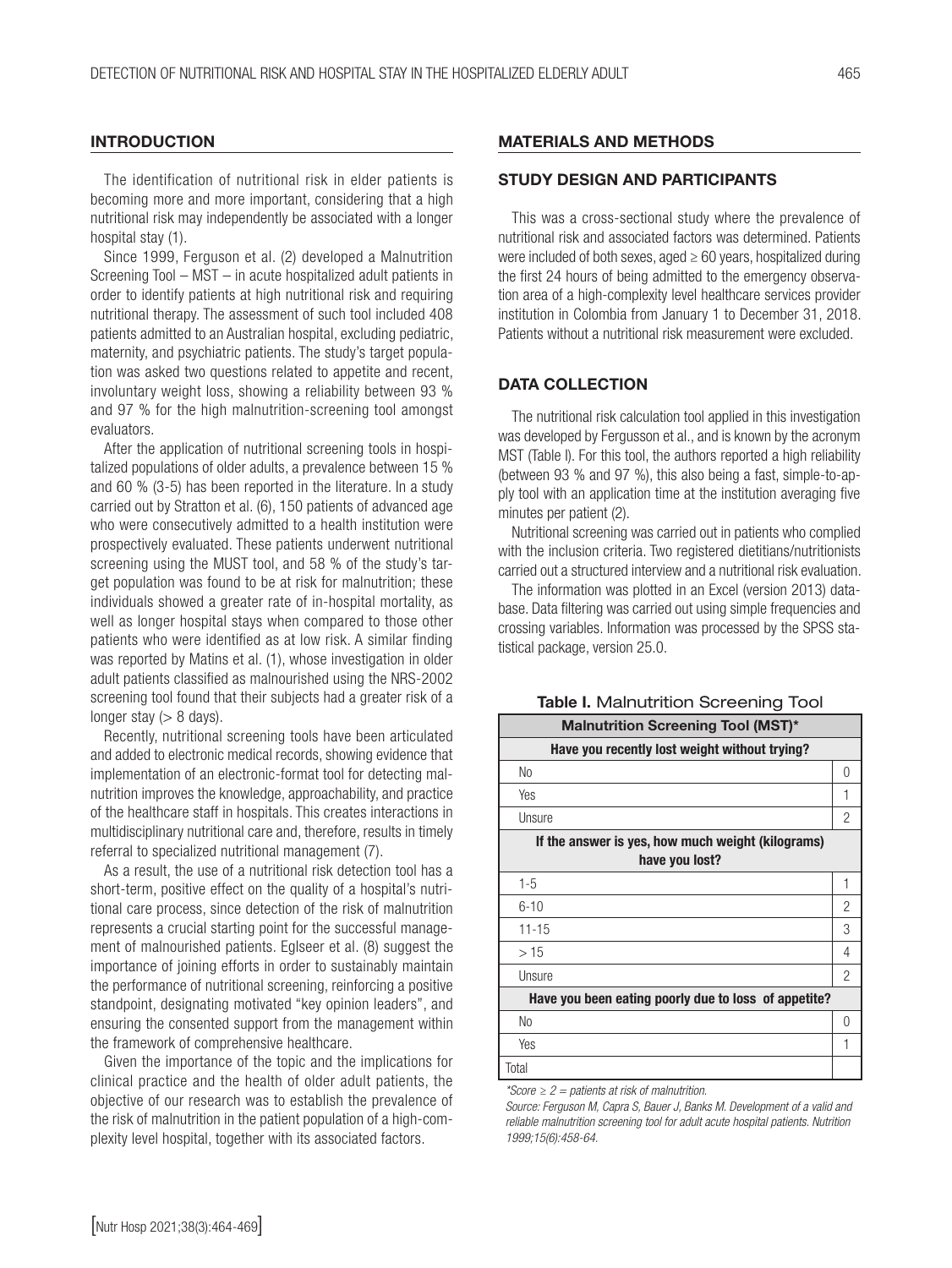#### STATISTICAL ANALYSIS

The descriptive analysis of qualitative variables used absolute and relative frequencies expressed as percentages. For the quantitative variables, measures of central tendency (mean and median) and dispersion (range and standard deviation) were applied.

The prevalence of nutritional risk was measured as a probability expressed as percentage. The association between risk of malnutrition and different factors (sex, age group, pooled stay, and diagnosis) was assessed using Pearson's chi-squared independence test. Odds ratios (OR) and their respective 95 % confidence intervals were also used. For numerical variables (age and hospital stay), the Kolmogorov-Smirnov and Shapiro-Wilk tests were used for the previous testing of normality. In case of normality, Student's t-test was used for the mean differences between two independent groups, with a prior evaluation of the homogeneity of variances (Levene's test), and for distributions other than normal a non-parametrical Mann Whitney-Wilcoxon (M-W) test was used.

A multivariate analysis was performed by means of unconditional logistic regression for risk of malnutrition, estimating the ORs and 95 % confidence intervals. The statistical testing was evaluated at a 5 % significance level ( $p < 0.05$ ).

#### ETHICAL DISCLAIMER

This study was approved by the Méderi Technical Research Committee (CIMED, for its acronym in Spanish) and the Universidad del Rosario Research Ethics Committee, ensuring respect for patient confidentiality guidelines, and complying with the Declaration of Helsinki and the national regulations intended to guarantee the ethical principles for medical research in humans.

#### RESULTS

The agreement measurement for the malnutrition risk scale was evaluated by two nutritionists, who found a high level of concordance (kappa =  $0.85$ ,  $p < 0.001$ ).

A total of 7192 patients, predominately female, with a minimum age of 61 years and a maximum age of 108 years, comprised the total cohort. Average age was  $77.1 \pm 9.2$  years, and median age was 77 years. The predominant age group was that of 70-79 years (Table II). The five most frequent pathologies for hospital admission were urinary tract infections, congestive heart failure, chronic obstructive pulmonary disease with an acute exacerbation, bacterial pneumonia, and gastrointestinal hemorrhage (Table II). The pathology groups, according to the  $10<sup>th</sup>$  revision of the International Classification of Diseases and Related Health Problems (ICD-10), reported with the highest frequency were circulatory system diseases (1594; 22.2 %), respiratory system diseases (1105; 15.4 %), and genitourinary tract diseases (794; 11 %).

The prevalence of the risk of malnutrition was 41.4 %  $(n = 2955)$ , and was significantly higher in women (42.5 % vs 39.9 % in men,  $p = 0.0028$ ). A significant linear tendency was evidenced in the study population: risk of malnutrition increased with older age ( $p < 0.001$ , tendency by chi-square test) and with extended hospital stay ( $p < 0.001$ , tendency by chi-square test) (Table III). The average hospital stay was  $7.78 \pm 7.36$  days

#### Table II. Demographic and main diagnostic characteristics of the patient cohort screened (n = 7142)

| <b>Characteristics</b>                                      | n (%)        |
|-------------------------------------------------------------|--------------|
| Sex                                                         |              |
| Female                                                      | 3,963 (55.5) |
| Male                                                        | 3,179 (44.5) |
| Age (years)                                                 |              |
| < 70                                                        | 1757 (24.6)  |
| 70-79.9                                                     | 2429 (34.0)  |
| 80-89.9                                                     | 2257 (31.6)  |
| $\geq 90$                                                   | 699 (9.8)    |
| Main diagnoses                                              |              |
| Unspecified site urinary tract infection                    | 598 (8.4)    |
| Congestive heart failure                                    | 380 (5.4)    |
| Chronic obstructive pulmonary disease with<br>exacerbations | 326 (4.6)    |
| Non-specified bacterial pneumonia                           | 218(3.1)     |
| Non-specified gastrointestinal hemorrhage                   | 166 (2.3)    |
| Non-specified chronic obstructive pulmonary<br>disease      | 143 (2.0)    |
| Acute heart attack, with no other explanation               | 138 (1.9)    |
| Essential (primary) high blood pressure                     | 133 (1.9)    |
| Non-specified acute bronchitis                              | 107(1.5)     |
| Syncope and collapse                                        | 102(1.4)     |

|                                       | Table III. Relationship between age |  |  |
|---------------------------------------|-------------------------------------|--|--|
| and length of stay (pooled) with risk |                                     |  |  |
| of malnutrition, measured with MST    |                                     |  |  |
|                                       | <b>Malnutrition risk</b>            |  |  |

|             | <b>Malnutrition risk</b> |               |           |                |  |
|-------------|--------------------------|---------------|-----------|----------------|--|
|             | n                        | $\frac{0}{0}$ | <b>OR</b> | 95 % CI for OR |  |
| Age (years) |                          |               |           |                |  |
| < 70        | 668                      | 38.0          | 1.000     |                |  |
| 70-79.9     | 979                      | 40.3          | 1.101     | 0.970-1.248    |  |
| 80-89.9     | 993                      | 44.0          | 1.281     | 1.128-1.454    |  |
| $\geq 90$   | 315                      | 45.1          | 1.337     | 1.120-1.597    |  |
| Stay (days) |                          |               |           |                |  |
| $\langle 3$ | 512                      | 34.5          | 1.000     |                |  |
| $3 - 5.9$   | 859                      | 38.1          | 1.169     | 1.020-1.340    |  |
| $6 - 8.9$   | 618                      | 42.9          | 1.432     | 1.233-1.663    |  |
| $\geq 9$    | 964                      | 49.2          | 1.845     | 1.606-2.120    |  |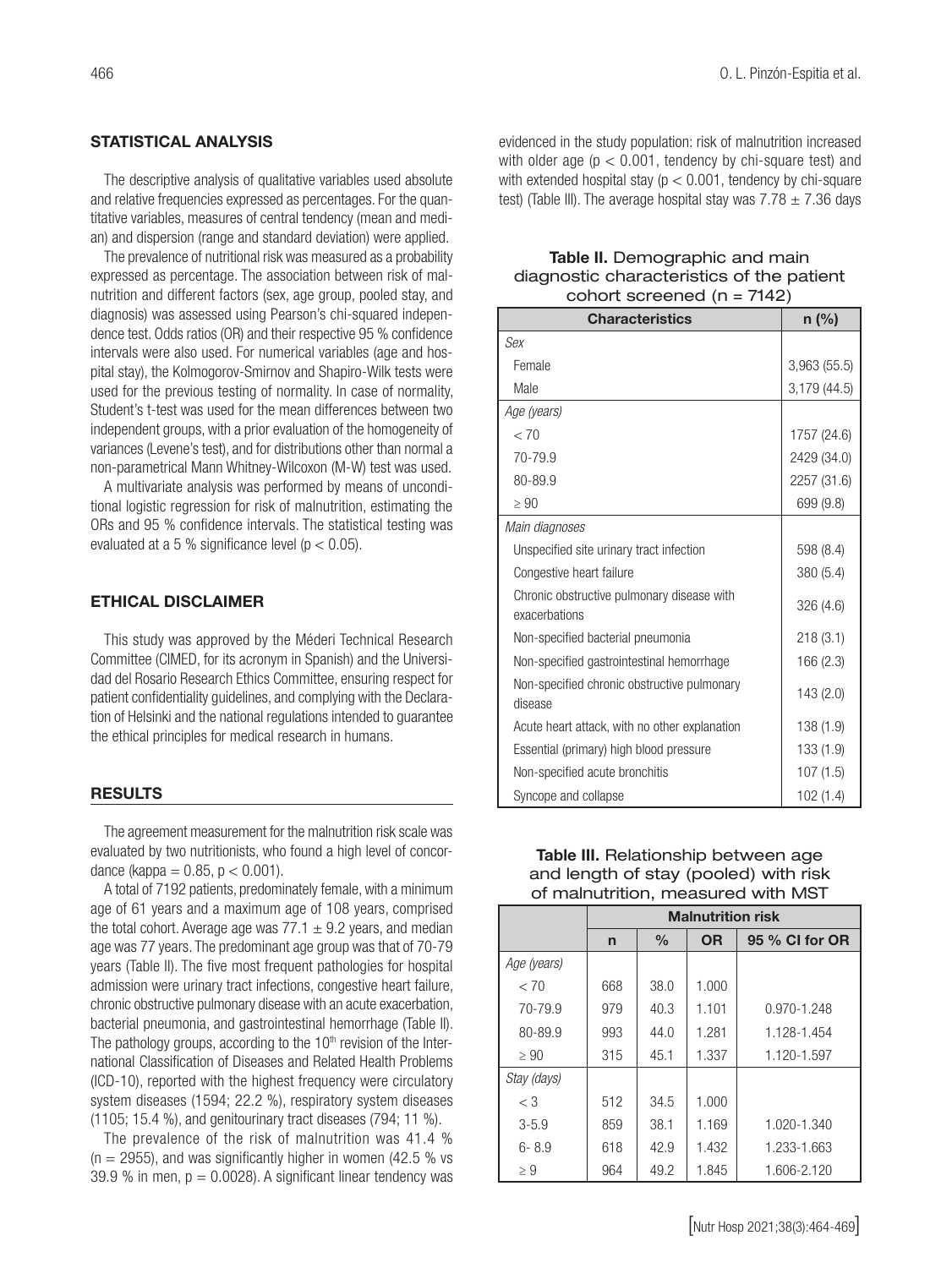(median  $= 5.79$ ), and was significantly longer in patients at higher nutritional risk (8.64  $\pm$  8.05 days, median = 6.47) than in those classified at low nutritional risk (7.17  $\pm$  6.76 days; median =  $6.47$ ; p <  $0.001$ , M-W).

A significant association between diagnosis (ICD-10) and risk of malnutrition was found ( $p < 0.001$ , Pearson's chi-square test), with the highest prevalence for the risk of malnutrition being found in the diagnoses of non-specified delirium (56.4 %), specified pneumonia (50.8 %), diarrhea and gastroenteritis of suspected infectious etiology (47.8 %), non-specified gastrointestinal hemorrhage (47.6 %), high blood pressure (44.4 %), non-specified urinary tract infection (43.6 %), non-specified bacterial pneumonia (42.7 %), and other abdominal pain (41.9 %).

#### MULTIVARIATE ANALYSIS

The factors that together were significantly linked to high risk of malnutrition were increased hospital stay, and increased age (ICD-10). The diagnoses with a stronger association with risk of malnutrition were: non-specified delirium ( $OR = 5.98$ , 95 % CI: 2.78 to 12.86), diarrhea and gastroenteritis of suspected infectious etiology ( $OR = 5.01$ ,  $95$  % Cl: 2.44 to 10.32), non-specified gastrointestinal hemorrhage ( $OR = 4.44$ , 95 % CI: 2.38 to 8.28), specified pneumonia ( $OR = 4.43$ , 95 % Cl: 2.11 to 9.30), high blood pressure (3.94, 95 % CI: 2.07 to 7.50), other abdominal pain  $(OR = 3.80, 95, % \text{Cl}: 1.81 \text{ to } 7.99)$ , non-specified urinary tract infections ( $OR = 3.64$ ,  $95$  % CI: 2.07 to 6.24), non-specified acute bronchitis (OR = 3.22, 95 % CI: 1.56 to 6.65), and non-specified bacterial pneumonia ( $OR = 3.02$ ,  $95$  % Cl: 1.65 to 5.55) (Table IV).

#### **DISCUSSION**

Out of the 7192 patients receiving nutritional screening, 2955 cases at risk of malnutrition were detected, i.e., a prevalence of 41.4 % was found, similar to that reported in previous studies carried out in Venezuela (48.4 %) (9), Mexico (40.8 %) (10), Ecuador (37.1 %) (11), and Colombia (60.1 %) (12). The prevalence of malnutrition in studies using the MST tool was equivalent to that reported in this study. For example, a university hospital in southern Brazil reported malnutrition in 33.1 % of the population (13), while in two primary care university hospitals in Porto the estimated prevalence was 55.1 % (1).

According to a systematic review by Correia et al. (14), which included 66 studies involving 29,474 patients from 12 Latin American countries, a prevalence of malnutrition was noted in 40 %-60 % of patients at the time of admission; a prevalence greater than 45 % was specifically reported for Colombia (15,16).

Regarding hospital stay, it is considered that the longer patient stay is, the higher the risk of malnutrition becomes. Martins et al. (1) reported that patients classified as malnourished were at greater risk, regardless of longer stay (8 days). These values were also reported by prevalence studies suggesting that the prevalence of malnutrition increases with stay duration (11,17,18).

The average hospital stay in this study was 7.78 days, with a stay significantly higher in patients at high nutritional risk lasting 8.64 days. Peniche-Herrera et al. (19) evaluated 138 medical files seeking to determine whether the risk of preoperative malnutrition was a causative factor for prolonged hospital stay after gastrointestinal surgery, with evidence that the presence of the risk of preoperative malnutrition is linked to prolonged hospital stay (OR = 1.33, 95 % CI: 1.07-1.64,  $p = 0.008$ ).

A population study in patients admitted to hospital in two European countries reported that in patients at high risk of malnutrition stay was longer than 11 days (20). A similar report was made by Sorensen et al. (21) in the EuroOOPS study, which affirmed that patients at risk of malnutrition had more complications, greater mortality, and longer stays than patients at no risk. Therefore, hospital stay is a key factor in the administrative management of healthcare institutions, considering that malnutrition is common at hospital admittance and tends to worsen during hospitalization.

Out of the ten pathologies with the largest number of patients based on the ICD-10 diagnosis, there was evidence that circulatory and respiratory system diseases had a prevalence of risk of malnutrition higher than 30 %. Patients with congestive heart failure had a risk of malnutrition of 33.9 %, a value close to that reported by Gomes et al. (22), with high nutritional risk in 44 % of patients with heart failure. A prevalence of 36.5 % and 23.2 % for the risk of malnutrition was reported for pathologies such as chronic obstructive pulmonary disease (COPD) with or without exacerbation, respectively. These figures are similar to those reported in the literature, ranging between 10 % and 60 % (23,24), with the development of nutritional intervention strategies being of paramount importance in clinical practice because malnutrition is common amongst COPD patients (25).

Other relevant pathology in this study was the diagnosis of high blood pressure, where 32.5 % were at risk of malnutrition. This value is lower than that reported in the research carried out in Colombia by Giraldo et al. (26), who found that 62.5 % of older adult patients with high blood pressure presented risk of malnutrition. The differences in cohort conformation, the different screening tools used to establish the risk of malnutrition, and the particularities of each hospital institution may explain the differences found in the studies discussed in this publication.

The present study has various strengths. The size of the sample stands out with a large volume for the study population, an adequate representation of both sexes and age groups, and the inclusion of different health insurers. In addition, information was recorded by nutritionists, thus creating acceptable confidence at the collection of the data defined by the MST tool, established in the electronic medical records.

Finally, with regard to the implications for research and clinical practice, the present research suggests there is a need to carry out additional studies evaluating nutritional risk at different hospitals in the country, given the population's variability. Likewise, the importance of identifying and characterizing the clinical outcomes linked to the risk and cost of malnutrition is highlighted. This is in pursuit of the development of nutritional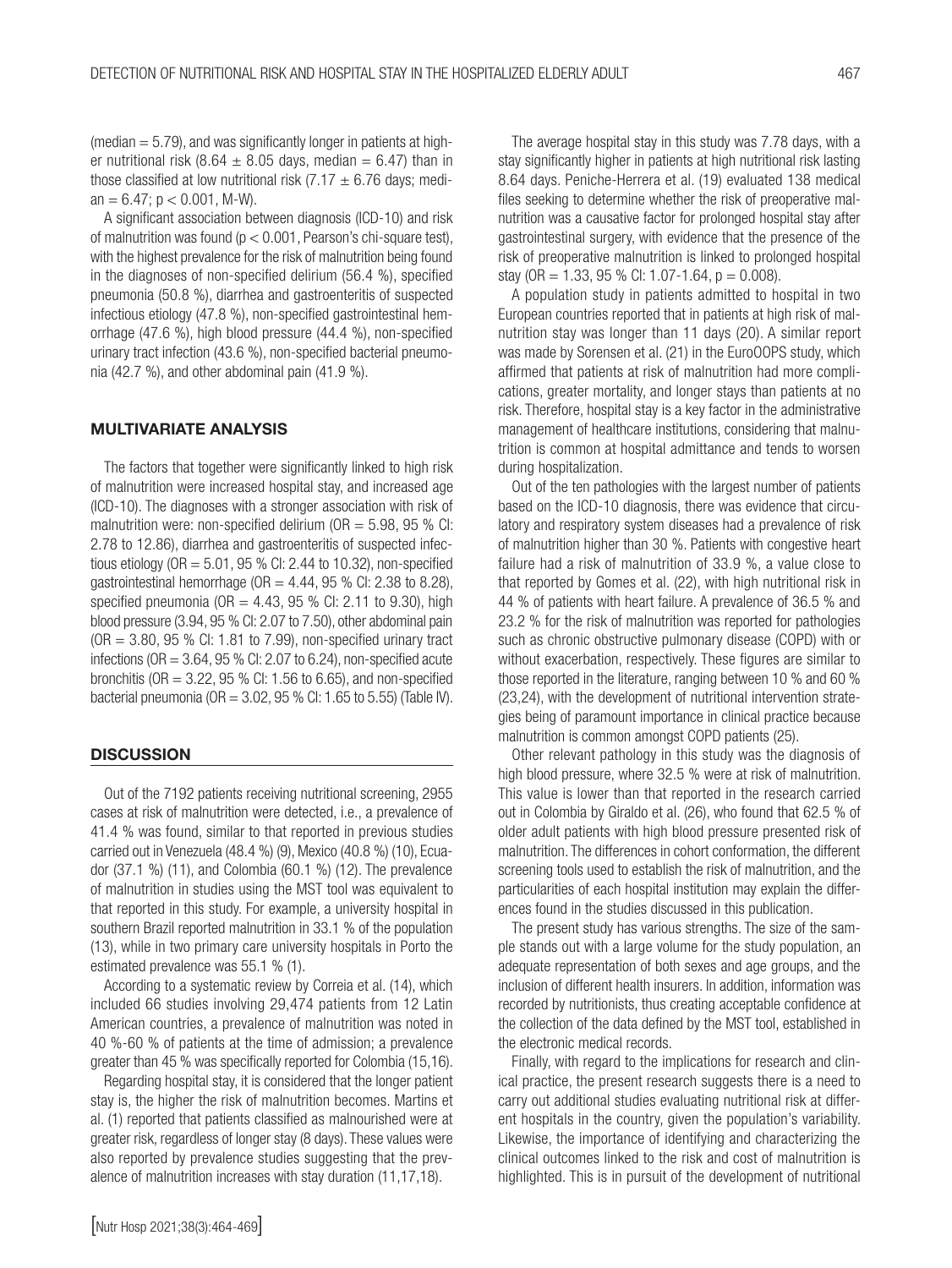| $\boldsymbol{\beta}$<br><b>OR</b><br>95 % CI for OR<br>Sig.<br>Sex (ref: male)<br>0.106<br>1.111<br>1.009-1.225<br>0.033<br>Age (ref: $<$ 70 years)<br>0.093<br>70-79.9<br>1.097<br>0.965-1.248<br>0.159<br>0.278<br>0.000<br>80-89.9<br>1.321<br>1.157-1.507<br>0.328<br>1.389<br>1.155-1.67<br>0.000<br>$\geq 90$<br>Stay (ref: < 3 days)<br>0.2<br>$3 - 5.9$<br>1.221<br>1.063-1.403<br>0.005<br>0.419<br>1.52<br>$6 - 8.9$<br>1.304-1.771<br>0.000<br>0.687<br>1.988<br>1.723-2.293<br>0.000<br>$\geq 9$<br>Diagnosis (ref: L031)<br>1.293<br>3.644<br>2.066-6.424<br>0.000<br>Cystitis, unspecified<br>0.793<br>2.209<br>1.233-3.959<br>0.008<br>Congestive heart failure<br>0.887<br>2.427<br>1.346-4.376<br>0.003<br>Chronic obstructive pulmonary disease with acute exacerbation, unspecified<br>1.107<br>3.024<br>1.648-5.55<br>0.000<br>Bacterial pneumonia, unspecified<br>1.49<br>4.436<br>2.376-8.282<br>0.000<br>Gastrointestinal haemorrhage, unspecified<br>0.95<br>2.587<br>1.361-4.918<br>0.004<br>Chronic obstructive pulmonary disease, unspecified<br>0.242<br>1.274<br>0.481<br>Acute myocardial infarction, unspecified<br>0.65-2.497<br>1.371<br>3.941<br>2.071-7.501<br>0.000<br>Essential (primary) hypertension<br>0.806<br>2.239<br>1.136-4.412<br>0.020<br>Acute bronchitis, unspecified<br>1.041<br>0.003<br>2.832<br>1.438-5.577<br>Syncope and collapse<br>0.079<br>Atrial fibrillation and flutter<br>0.63<br>1.878<br>0.929-3.797<br>3.221<br>1.56-6.65<br>0.002<br>1.17<br>Cerebrovascular disease, unspecified<br>5.014<br>2.435-10.324<br>0.000<br>Other gastroenteritis and colitis of infectious and unspecified origin<br>1.612<br>0.743<br>2.101<br>0.055<br>Chronic kidney disease, unspecified<br>0.985-4.482<br>1.334<br>3.798<br>1.805-7.993<br>0.000<br>Other and unspecified abdominal pain | for risk of malnutrition |       |       |             |       |  |  |
|---------------------------------------------------------------------------------------------------------------------------------------------------------------------------------------------------------------------------------------------------------------------------------------------------------------------------------------------------------------------------------------------------------------------------------------------------------------------------------------------------------------------------------------------------------------------------------------------------------------------------------------------------------------------------------------------------------------------------------------------------------------------------------------------------------------------------------------------------------------------------------------------------------------------------------------------------------------------------------------------------------------------------------------------------------------------------------------------------------------------------------------------------------------------------------------------------------------------------------------------------------------------------------------------------------------------------------------------------------------------------------------------------------------------------------------------------------------------------------------------------------------------------------------------------------------------------------------------------------------------------------------------------------------------------------------------------------------------------------------------------------------------------------------------------------------------------------------------|--------------------------|-------|-------|-------------|-------|--|--|
|                                                                                                                                                                                                                                                                                                                                                                                                                                                                                                                                                                                                                                                                                                                                                                                                                                                                                                                                                                                                                                                                                                                                                                                                                                                                                                                                                                                                                                                                                                                                                                                                                                                                                                                                                                                                                                             |                          |       |       |             |       |  |  |
|                                                                                                                                                                                                                                                                                                                                                                                                                                                                                                                                                                                                                                                                                                                                                                                                                                                                                                                                                                                                                                                                                                                                                                                                                                                                                                                                                                                                                                                                                                                                                                                                                                                                                                                                                                                                                                             |                          |       |       |             |       |  |  |
|                                                                                                                                                                                                                                                                                                                                                                                                                                                                                                                                                                                                                                                                                                                                                                                                                                                                                                                                                                                                                                                                                                                                                                                                                                                                                                                                                                                                                                                                                                                                                                                                                                                                                                                                                                                                                                             |                          |       |       |             |       |  |  |
|                                                                                                                                                                                                                                                                                                                                                                                                                                                                                                                                                                                                                                                                                                                                                                                                                                                                                                                                                                                                                                                                                                                                                                                                                                                                                                                                                                                                                                                                                                                                                                                                                                                                                                                                                                                                                                             |                          |       |       |             |       |  |  |
|                                                                                                                                                                                                                                                                                                                                                                                                                                                                                                                                                                                                                                                                                                                                                                                                                                                                                                                                                                                                                                                                                                                                                                                                                                                                                                                                                                                                                                                                                                                                                                                                                                                                                                                                                                                                                                             |                          |       |       |             |       |  |  |
|                                                                                                                                                                                                                                                                                                                                                                                                                                                                                                                                                                                                                                                                                                                                                                                                                                                                                                                                                                                                                                                                                                                                                                                                                                                                                                                                                                                                                                                                                                                                                                                                                                                                                                                                                                                                                                             |                          |       |       |             |       |  |  |
|                                                                                                                                                                                                                                                                                                                                                                                                                                                                                                                                                                                                                                                                                                                                                                                                                                                                                                                                                                                                                                                                                                                                                                                                                                                                                                                                                                                                                                                                                                                                                                                                                                                                                                                                                                                                                                             |                          |       |       |             |       |  |  |
|                                                                                                                                                                                                                                                                                                                                                                                                                                                                                                                                                                                                                                                                                                                                                                                                                                                                                                                                                                                                                                                                                                                                                                                                                                                                                                                                                                                                                                                                                                                                                                                                                                                                                                                                                                                                                                             |                          |       |       |             |       |  |  |
|                                                                                                                                                                                                                                                                                                                                                                                                                                                                                                                                                                                                                                                                                                                                                                                                                                                                                                                                                                                                                                                                                                                                                                                                                                                                                                                                                                                                                                                                                                                                                                                                                                                                                                                                                                                                                                             |                          |       |       |             |       |  |  |
|                                                                                                                                                                                                                                                                                                                                                                                                                                                                                                                                                                                                                                                                                                                                                                                                                                                                                                                                                                                                                                                                                                                                                                                                                                                                                                                                                                                                                                                                                                                                                                                                                                                                                                                                                                                                                                             |                          |       |       |             |       |  |  |
|                                                                                                                                                                                                                                                                                                                                                                                                                                                                                                                                                                                                                                                                                                                                                                                                                                                                                                                                                                                                                                                                                                                                                                                                                                                                                                                                                                                                                                                                                                                                                                                                                                                                                                                                                                                                                                             |                          |       |       |             |       |  |  |
|                                                                                                                                                                                                                                                                                                                                                                                                                                                                                                                                                                                                                                                                                                                                                                                                                                                                                                                                                                                                                                                                                                                                                                                                                                                                                                                                                                                                                                                                                                                                                                                                                                                                                                                                                                                                                                             |                          |       |       |             |       |  |  |
|                                                                                                                                                                                                                                                                                                                                                                                                                                                                                                                                                                                                                                                                                                                                                                                                                                                                                                                                                                                                                                                                                                                                                                                                                                                                                                                                                                                                                                                                                                                                                                                                                                                                                                                                                                                                                                             |                          |       |       |             |       |  |  |
|                                                                                                                                                                                                                                                                                                                                                                                                                                                                                                                                                                                                                                                                                                                                                                                                                                                                                                                                                                                                                                                                                                                                                                                                                                                                                                                                                                                                                                                                                                                                                                                                                                                                                                                                                                                                                                             |                          |       |       |             |       |  |  |
|                                                                                                                                                                                                                                                                                                                                                                                                                                                                                                                                                                                                                                                                                                                                                                                                                                                                                                                                                                                                                                                                                                                                                                                                                                                                                                                                                                                                                                                                                                                                                                                                                                                                                                                                                                                                                                             |                          |       |       |             |       |  |  |
|                                                                                                                                                                                                                                                                                                                                                                                                                                                                                                                                                                                                                                                                                                                                                                                                                                                                                                                                                                                                                                                                                                                                                                                                                                                                                                                                                                                                                                                                                                                                                                                                                                                                                                                                                                                                                                             |                          |       |       |             |       |  |  |
|                                                                                                                                                                                                                                                                                                                                                                                                                                                                                                                                                                                                                                                                                                                                                                                                                                                                                                                                                                                                                                                                                                                                                                                                                                                                                                                                                                                                                                                                                                                                                                                                                                                                                                                                                                                                                                             |                          |       |       |             |       |  |  |
|                                                                                                                                                                                                                                                                                                                                                                                                                                                                                                                                                                                                                                                                                                                                                                                                                                                                                                                                                                                                                                                                                                                                                                                                                                                                                                                                                                                                                                                                                                                                                                                                                                                                                                                                                                                                                                             |                          |       |       |             |       |  |  |
|                                                                                                                                                                                                                                                                                                                                                                                                                                                                                                                                                                                                                                                                                                                                                                                                                                                                                                                                                                                                                                                                                                                                                                                                                                                                                                                                                                                                                                                                                                                                                                                                                                                                                                                                                                                                                                             |                          |       |       |             |       |  |  |
|                                                                                                                                                                                                                                                                                                                                                                                                                                                                                                                                                                                                                                                                                                                                                                                                                                                                                                                                                                                                                                                                                                                                                                                                                                                                                                                                                                                                                                                                                                                                                                                                                                                                                                                                                                                                                                             |                          |       |       |             |       |  |  |
|                                                                                                                                                                                                                                                                                                                                                                                                                                                                                                                                                                                                                                                                                                                                                                                                                                                                                                                                                                                                                                                                                                                                                                                                                                                                                                                                                                                                                                                                                                                                                                                                                                                                                                                                                                                                                                             |                          |       |       |             |       |  |  |
|                                                                                                                                                                                                                                                                                                                                                                                                                                                                                                                                                                                                                                                                                                                                                                                                                                                                                                                                                                                                                                                                                                                                                                                                                                                                                                                                                                                                                                                                                                                                                                                                                                                                                                                                                                                                                                             |                          |       |       |             |       |  |  |
|                                                                                                                                                                                                                                                                                                                                                                                                                                                                                                                                                                                                                                                                                                                                                                                                                                                                                                                                                                                                                                                                                                                                                                                                                                                                                                                                                                                                                                                                                                                                                                                                                                                                                                                                                                                                                                             |                          |       |       |             |       |  |  |
|                                                                                                                                                                                                                                                                                                                                                                                                                                                                                                                                                                                                                                                                                                                                                                                                                                                                                                                                                                                                                                                                                                                                                                                                                                                                                                                                                                                                                                                                                                                                                                                                                                                                                                                                                                                                                                             |                          |       |       |             |       |  |  |
|                                                                                                                                                                                                                                                                                                                                                                                                                                                                                                                                                                                                                                                                                                                                                                                                                                                                                                                                                                                                                                                                                                                                                                                                                                                                                                                                                                                                                                                                                                                                                                                                                                                                                                                                                                                                                                             |                          |       |       |             |       |  |  |
|                                                                                                                                                                                                                                                                                                                                                                                                                                                                                                                                                                                                                                                                                                                                                                                                                                                                                                                                                                                                                                                                                                                                                                                                                                                                                                                                                                                                                                                                                                                                                                                                                                                                                                                                                                                                                                             |                          |       |       |             |       |  |  |
|                                                                                                                                                                                                                                                                                                                                                                                                                                                                                                                                                                                                                                                                                                                                                                                                                                                                                                                                                                                                                                                                                                                                                                                                                                                                                                                                                                                                                                                                                                                                                                                                                                                                                                                                                                                                                                             | Pneumonia, unspecified   | 1.488 | 4.426 | 2.107-9.298 | 0.000 |  |  |
| Chest pain, unspecified<br>0.838<br>2.311<br>1.063-5.026<br>0.034                                                                                                                                                                                                                                                                                                                                                                                                                                                                                                                                                                                                                                                                                                                                                                                                                                                                                                                                                                                                                                                                                                                                                                                                                                                                                                                                                                                                                                                                                                                                                                                                                                                                                                                                                                           |                          |       |       |             |       |  |  |
| 0.744<br>2.104<br>0.957-4.623<br>0.064<br>Diabetes mellitus without complications                                                                                                                                                                                                                                                                                                                                                                                                                                                                                                                                                                                                                                                                                                                                                                                                                                                                                                                                                                                                                                                                                                                                                                                                                                                                                                                                                                                                                                                                                                                                                                                                                                                                                                                                                           |                          |       |       |             |       |  |  |
| 1.788<br>5.978<br>2.779-12.86<br>0.000<br>Delirium, unspecified                                                                                                                                                                                                                                                                                                                                                                                                                                                                                                                                                                                                                                                                                                                                                                                                                                                                                                                                                                                                                                                                                                                                                                                                                                                                                                                                                                                                                                                                                                                                                                                                                                                                                                                                                                             |                          |       |       |             |       |  |  |
| 1.141<br>3.13<br>1.418-6.908<br>0.005<br>Angina pectoris, unspecified                                                                                                                                                                                                                                                                                                                                                                                                                                                                                                                                                                                                                                                                                                                                                                                                                                                                                                                                                                                                                                                                                                                                                                                                                                                                                                                                                                                                                                                                                                                                                                                                                                                                                                                                                                       |                          |       |       |             |       |  |  |
| 0.685<br>1.985<br>0.097<br>Pulmonary embolism without mention of acute cor pulmonale<br>0.884-4.456                                                                                                                                                                                                                                                                                                                                                                                                                                                                                                                                                                                                                                                                                                                                                                                                                                                                                                                                                                                                                                                                                                                                                                                                                                                                                                                                                                                                                                                                                                                                                                                                                                                                                                                                         |                          |       |       |             |       |  |  |
| 0.963<br>2.62<br>1.181-5.813<br>0.018<br>Heart failure, unspecified                                                                                                                                                                                                                                                                                                                                                                                                                                                                                                                                                                                                                                                                                                                                                                                                                                                                                                                                                                                                                                                                                                                                                                                                                                                                                                                                                                                                                                                                                                                                                                                                                                                                                                                                                                         |                          |       |       |             |       |  |  |
| 1.02<br>2.773<br>1.238-6.214<br>0.013<br>Bile duct stone with cholecystitis                                                                                                                                                                                                                                                                                                                                                                                                                                                                                                                                                                                                                                                                                                                                                                                                                                                                                                                                                                                                                                                                                                                                                                                                                                                                                                                                                                                                                                                                                                                                                                                                                                                                                                                                                                 |                          |       |       |             |       |  |  |
| 0.661<br>1.937<br>0.835-4.495<br>0.124<br>Embolism and thrombosis of other specified veins                                                                                                                                                                                                                                                                                                                                                                                                                                                                                                                                                                                                                                                                                                                                                                                                                                                                                                                                                                                                                                                                                                                                                                                                                                                                                                                                                                                                                                                                                                                                                                                                                                                                                                                                                  |                          |       |       |             |       |  |  |
| 0.49<br>1.633<br>0.691-3.857<br>0.264<br>Dyspnea                                                                                                                                                                                                                                                                                                                                                                                                                                                                                                                                                                                                                                                                                                                                                                                                                                                                                                                                                                                                                                                                                                                                                                                                                                                                                                                                                                                                                                                                                                                                                                                                                                                                                                                                                                                            |                          |       |       |             |       |  |  |
| 1.31<br>3.705<br>2.145-6.397<br>0.000<br>Other diagnoses                                                                                                                                                                                                                                                                                                                                                                                                                                                                                                                                                                                                                                                                                                                                                                                                                                                                                                                                                                                                                                                                                                                                                                                                                                                                                                                                                                                                                                                                                                                                                                                                                                                                                                                                                                                    |                          |       |       |             |       |  |  |
| $-2.08$<br>0.125<br>0.000<br>Constant                                                                                                                                                                                                                                                                                                                                                                                                                                                                                                                                                                                                                                                                                                                                                                                                                                                                                                                                                                                                                                                                                                                                                                                                                                                                                                                                                                                                                                                                                                                                                                                                                                                                                                                                                                                                       |                          |       |       |             |       |  |  |

Table IV. Multivariate analysis model of unconditional logistic regression

*Ref: reference category.*

care programs by hospital institutions, taking into account the factors that increase the risk and supported by the available evidence.

One in every two patients admitted to a hospital institution had a high risk of malnutrition linked to hospital stays longer than 8

days,  $age \geq 80$  years, and the specific diagnoses of delirium, diarrhea and gastroenteritis of suspected infectious etiology, gastrointestinal hemorrhage, specified pneumonia, high blood pressure, other abdominal pain, non-specified urinary tract infections, acute bronchitis, and bacterial pneumonia.